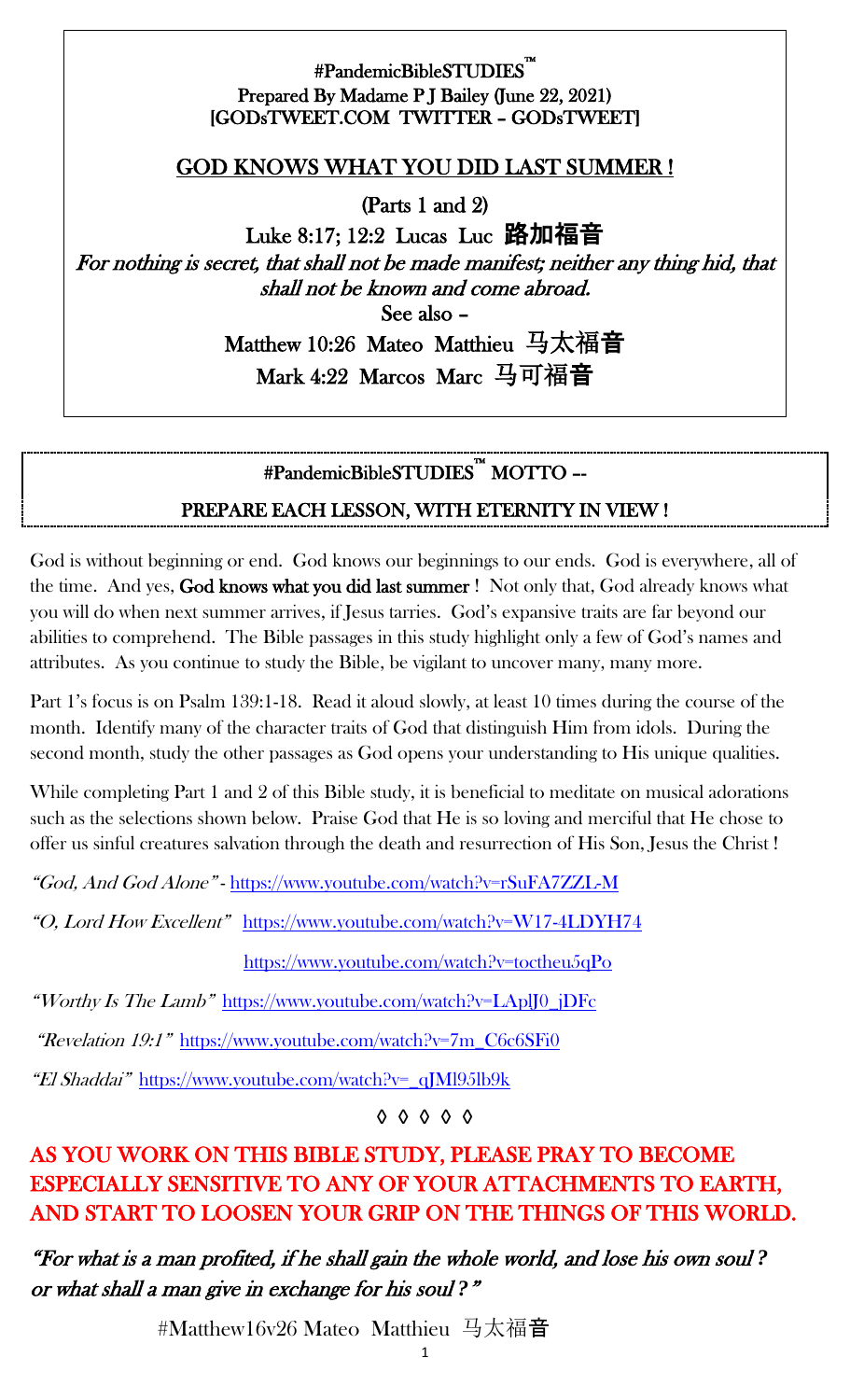| PSALM 139:1-18 Salmos Psaumes 诗篇                                                  |
|-----------------------------------------------------------------------------------|
|                                                                                   |
| PSALM 8:1 Salmos Psaumes 诗篇                                                       |
| PSALM 18:13 Salmos Psaumes 诗篇                                                     |
| PSALM 33:22 Salmos Psaumes 诗篇                                                     |
| PSALM 89:2 Salmos Psaumes 诗篇                                                      |
| PSALM 89:14 Salmos Psaumes 诗篇                                                     |
| PSALM 90:1-2 Salmos Psaumes 诗篇<br>GOD'S NAME/TITLE/CHARACTER TRAIT - ____________ |
| PSALM 99:9 Salmos Psaumes 诗篇                                                      |
| PSALM 100:5 Salmos Psaumes 诗篇                                                     |
| PSALM 102:26-27 Salmos Psaumes 诗篇                                                 |
| PSALM 104:1 Salmos Psaumes 诗篇                                                     |
| PSALM 115:3 Salmos Psaumes 诗篇                                                     |
| PSALM 119:68 Salmos Psaumes 诗篇                                                    |